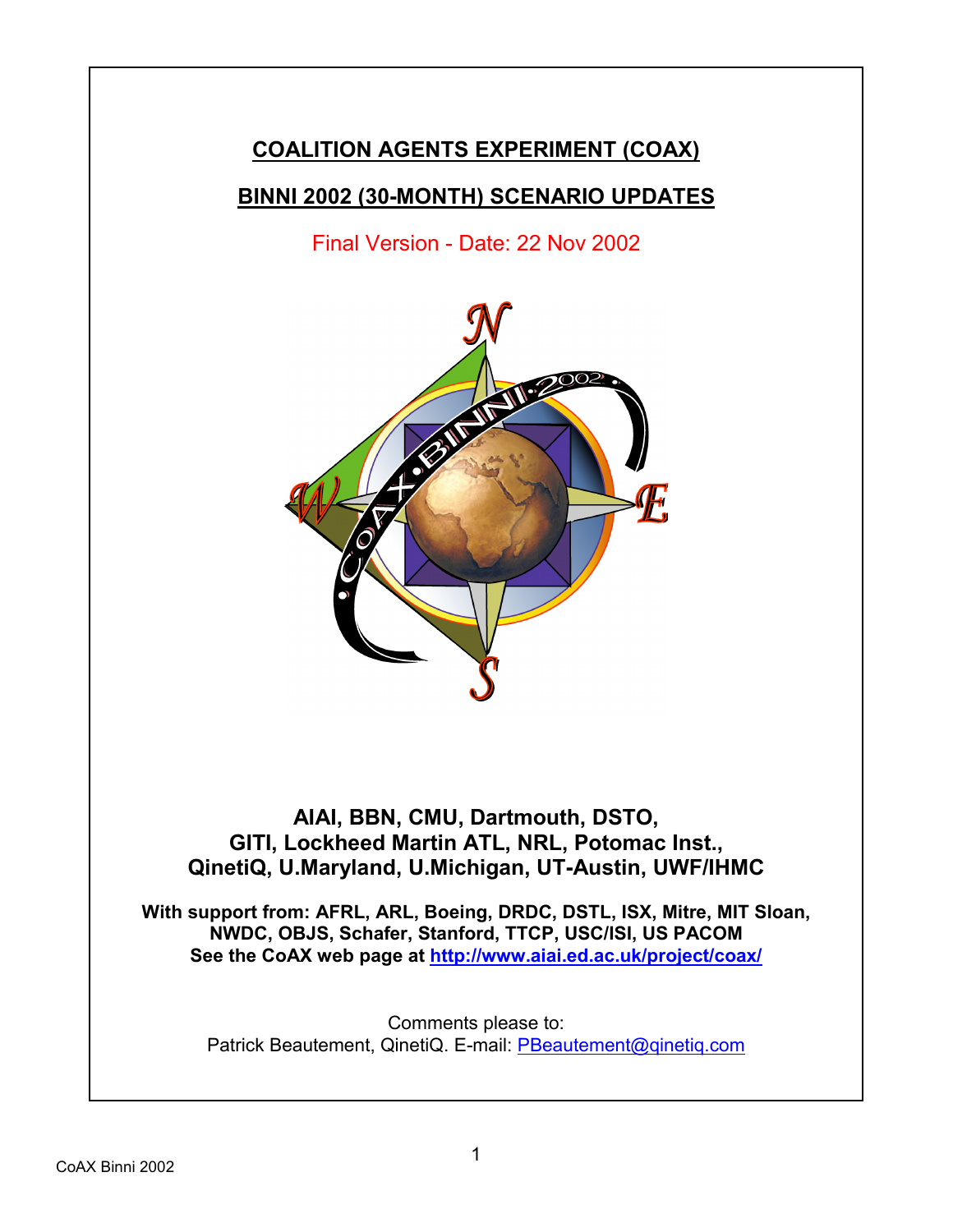#### **COAX BINNI 2002 - MAP CHANGES AND SCENARIO UPDATE**

- 1. For CoAX Binni 2002 there are some map and scenario changes required as follows:
	- we have decided to revert back to the real Red Sea coastline so that mapping tools produce a sensible output and the Borders for Gao, Agadez, and Arabello need to be properly defined;
	- but the Locations of some of the bases / towns etc needs alteration and fixed military assets, towns, infrastructure etc need to be added for Gao, Agadez and Arabello;
	- friendly and enemy Order of Battle (ORBAT) need some modifications (some assets removed, some added) and civilian and neutral assets need updating. **Plus updated intelligence is available as at 291400Z SEP12 (1400 GMT, 1700 local on 29 Sep 2012)**;
	- seabed data for the Red Sea will be real world (provide by NIMA (Level 0 DTED));
	- topographic data for Arabello will be real world (provided by NIMA (Level 0 DTED));
	- topographic data for Binni will be mythical (PACOM) with the rest for Gao, Agadez etc being real world provide by NIMA (Level 0 DTED). We have to stay with a mythical Binni for the new rivers and Lake Caca dam etc.

This document contains the changes and also contains detail of the Agadez Sub Attack Vignette against the Australian ship HMAS Coonawarra. In addition there is some medical background and information about anti-submarine warfare (ASW).

## **CONTENTS**

## **MAPS AND BORDERS**

2. The borders for Gao, Agadez, and Arabello have been properly defined (adapted from Tony Rathmell's recommendations) and the Lat / Longs of the border points are in an Excel Spreadsheet (see CoAX\_Binni\_2002\_Map\_Convert\_to\_MBP\_Units.xls). Some real-world borders have been adapted. Also note that:

- Gao has a mythical border and the country is divided into a northern and southern part (by what happens to be the real border between Egypt and Sudan) with its eastern border being the Red Sea;
- Agadez's border is partly real and partly mythical. The country is divided into an eastern and western part (by what happens to be the real border between Ethiopia and Sudan). Its southern border is the one bordering Congo, Uganda and Kenya. Its eastern border is the Red Sea and Somalia;
- Arabello's border is partly real (Yemen / Saudi) and mostly mythical;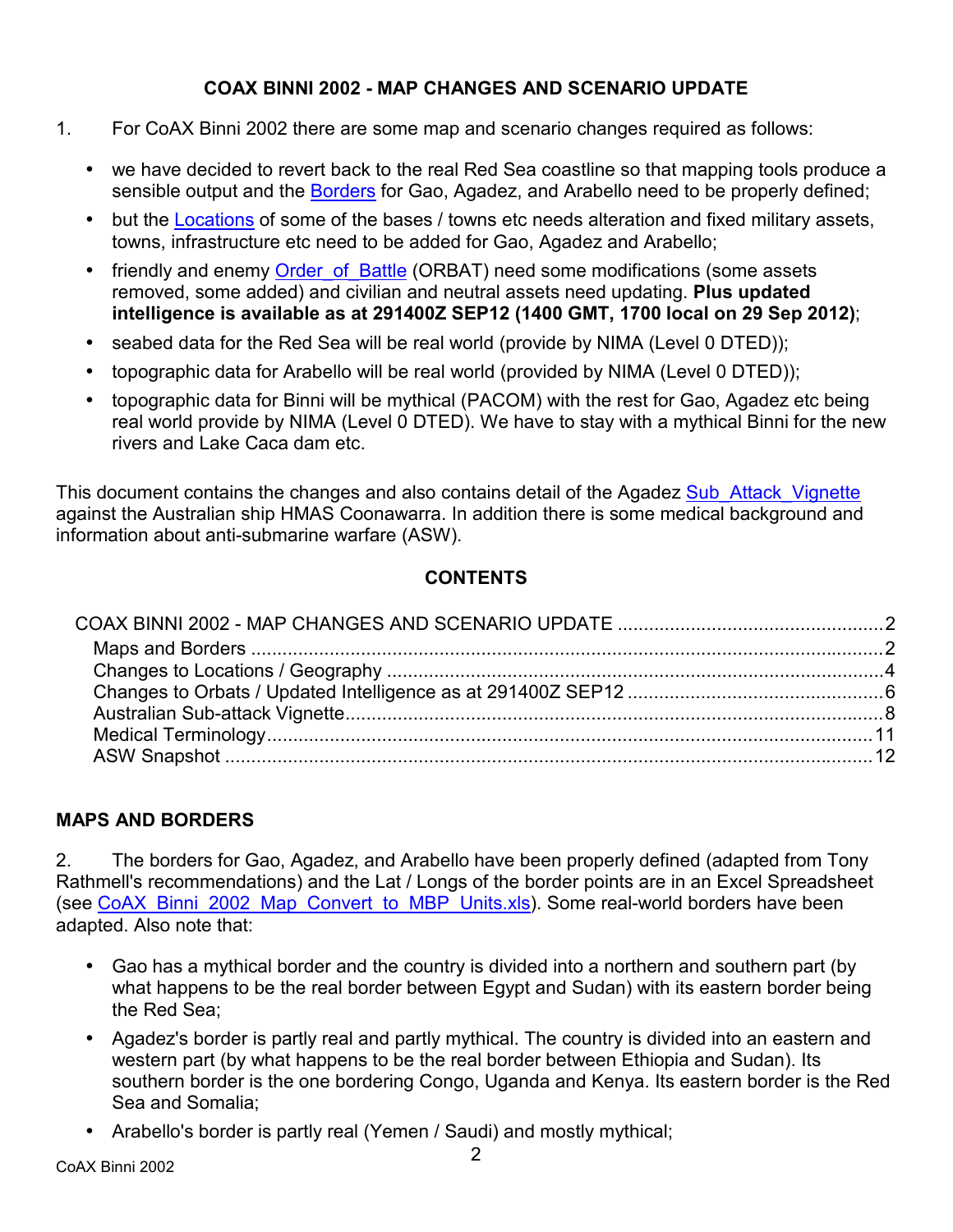- Binni's inland border is mythical as before, but its eastern border is the real Red Sea coastline.
- 3. The updated maps will be issued in separate documents, see:
	- screen shots at CoAX\_Binni\_2002\_Countries\_All-01.jpg, CoAX\_Binni\_2002\_Countries\_All-02.jpg;
	- PowerPoint document CoAX\_Binni\_2002\_Maps.ppt (all maps);
	- updated MBP "World.Lis" map file CoAX\_Binni\_2002\_MBP\_World\_Maps.zip.

Use these hyperlinks: Borders, Locations, Order\_of\_Battle, Sub\_Attack\_Vignette.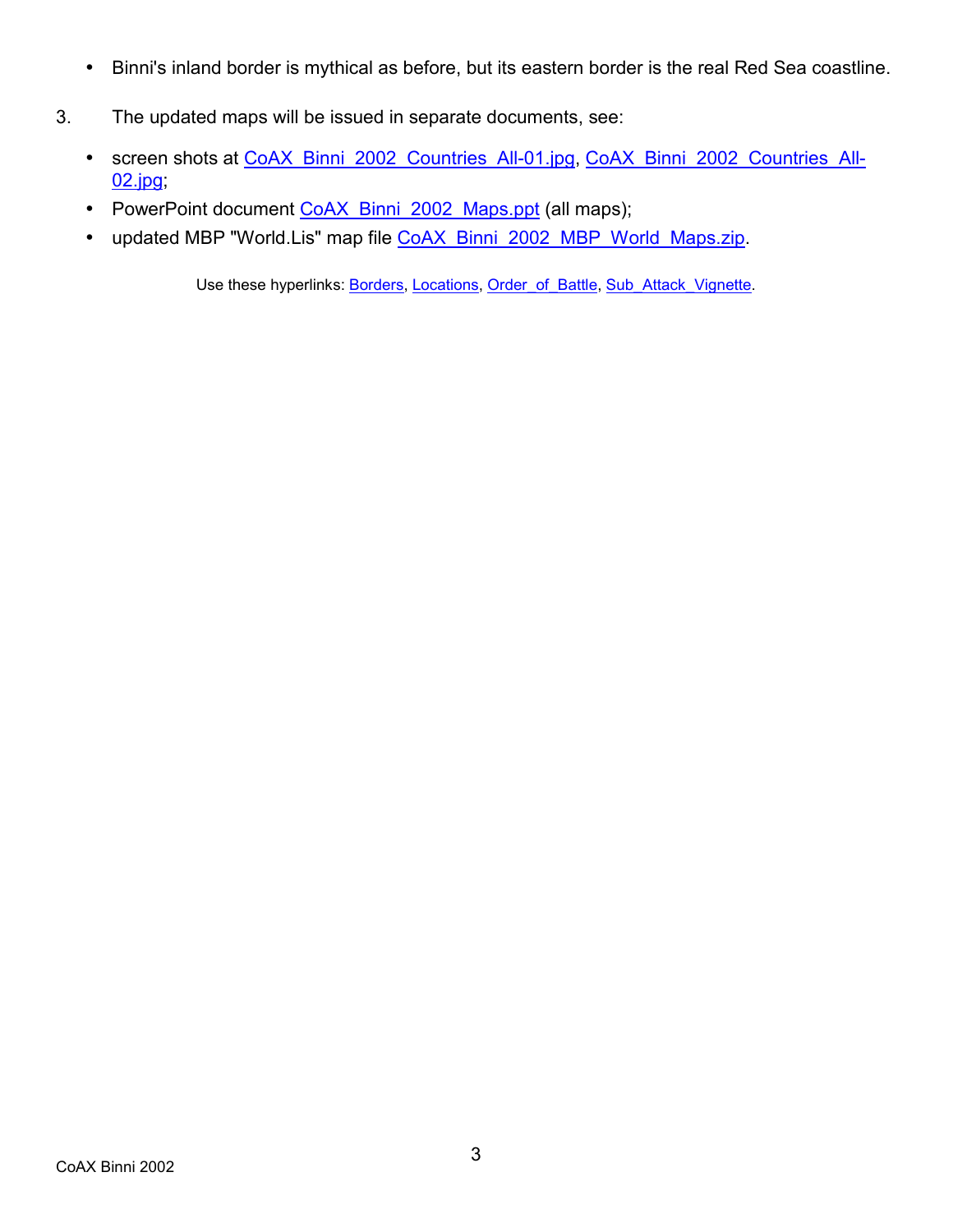#### **CHANGES TO LOCATIONS / GEOGRAPHY**

- 4. **Agadez**. (NB: Changes to the infrastructure are only shown on the PowerPoint maps).
	- a. Changes to fixed military assets, towns etc (in alphabetical order) are as follows:
		- NONE
	- b. Additions / deletions of locations of fixed military assets, towns etc are as follows:
		- Al-Halal (Military Airbase 423' AMSL with one 4000' and one 3500' runway, rudimentary HAS and good facilities. Agadez Air C2 based here) - Lat: 14<sup>o</sup>09'34"N, Long: 031°22'45"E
		- Burco (Small fishing port) Lat:  $13^{\circ}12'51''N$ , Long:  $042^{\circ}20'46''E$
		- Geladi (Military base / port in the Dawani enclave used by Agadez for its military shipping / submarines. Agadez Joint / Navy C2 based here) - Lat: 11°39'53"N, Long: 042°24'04"E
		- Tumbur (City) Lat: 09°02'30"N, Long: 039°12'45"E
- 5. **Arabello**. (NB: Changes to the infrastructure are only shown on the PowerPoint maps).
	- a. Changes to fixed military assets, towns etc (in alphabetical order) are as follows:
		- NONE
	- b. Additions / deletions of locations of fixed military assets, towns etc are as follows:
		- Abulidam (Military base / port / town used by Arabello Navy. ASW activity mounted from here and all C2 controlled from here) - Lat: 22 $^{\circ}$ 24'04"N, Long: 039 $^{\circ}$ 10'13"E
		- Djebella (Military / civilian airbase 361' AMSL with one 2000' runway, no HAS and basic facilities) - Lat: 20°37'15"N, Long: 040°00'59"E
		- Harrat-Lidam (City) Lat: 19°04'17"N, Long: 041°53'44"E
		- Saywun (Small fishing port) Lat:  $17^{\circ}11'32''N$ , Long:  $042^{\circ}22'45''E$
- 6. **Binni**. (NB: Changes to the infrastructure are only shown on the PowerPoint maps).
	- a. Changes to fixed military assets, towns etc (in alphabetical order) are as follows:
		- Bandar (Port / town) Lat:  $19^{\circ}32'38''N$ , Long:  $037^{\circ}13'31''E$
		- Bandar (Civilian airbase) Lat:  $19^{\circ}22'02''N$ , Long:  $037^{\circ}12'05''E$
		- Bandar (Military airbase) Lat:  $19^{\circ}24'08''N$ , Long:  $037^{\circ}01'06''E$
		- Costa Del Maria (Port / town) Lat: 17 $^{\circ}$ 06'55"N, Long: 038 $^{\circ}$ 59'40"E
		- Costa Del Maria (Military / civilian airbase) Lat:  $16^{\circ}57'02''N$ , Long:  $038^{\circ}55'43''E$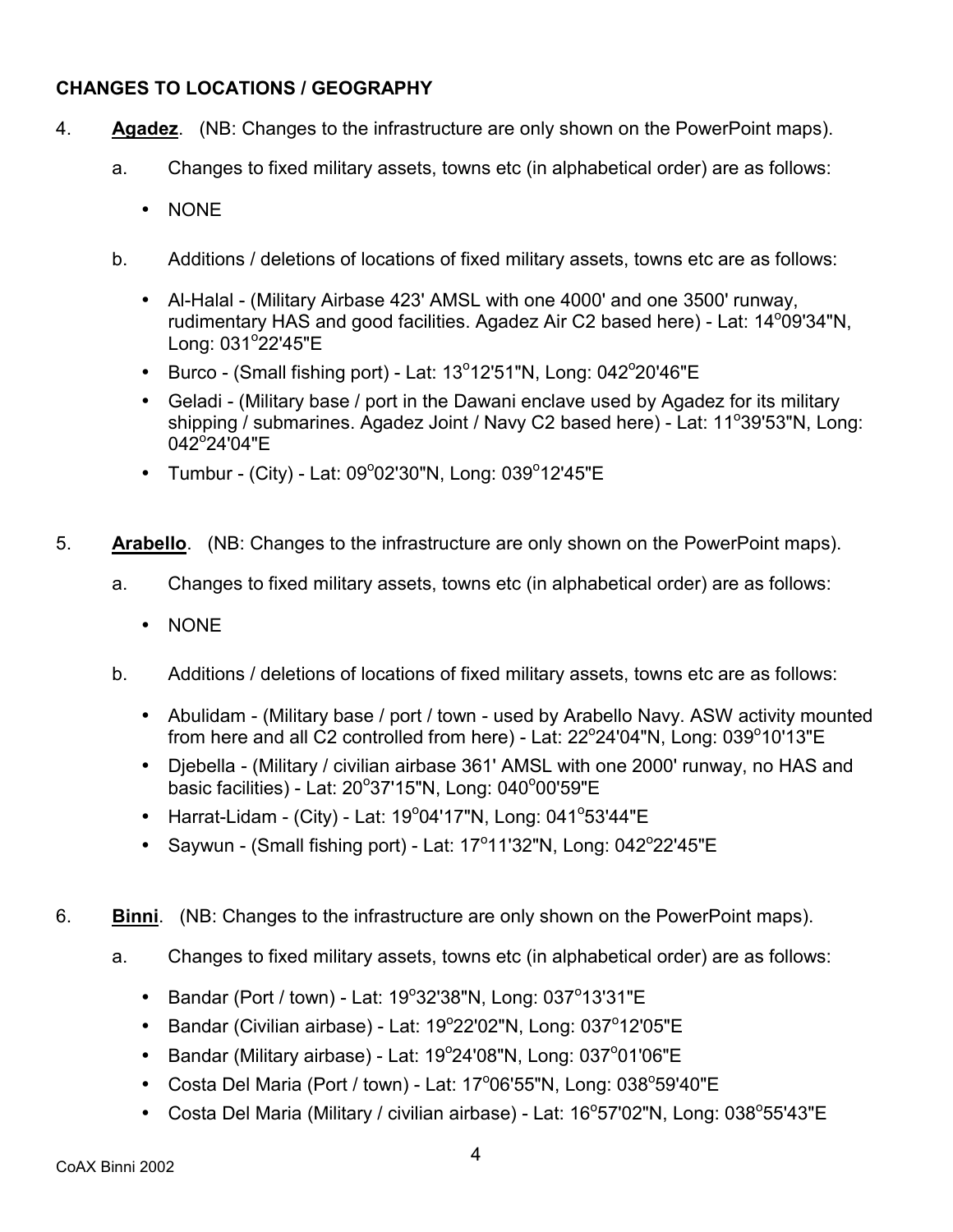- $\bullet$  Dado Lat: 20°27'22"N, Long: 037°09'34"E
- $\bullet$  Diplombo Lat: 17°51'45"N, Long: 038°37'55"E
- $\bullet$  Elmina Lat: 17°42'32"N, Long: 038°43'11"E
- $\bullet$  Laponga Lat: 19°16'09"N, Long: 036°28'09"E
- Kaso Lat: 21°00'02"N, Long: 037°02'58"E
- Komenda Lat:  $17^{\circ}13'31''N$ , Long:  $038^{\circ}55'03''E$
- $\bullet$  Saltpond Lat: 18°02'58"N, Long: 038°28'41"E
- $\bullet$  Sandosta Lat: 16°36'36"N, Long: 039°04'57"E
- $\bullet$  Sikasso Lat: 20°00'59"N, Long: 037°08'54"E
- $\bullet$  Sonara Lat: 15°55'43"N, Long: 039°14'11"E
- $\bullet$  Tonka Lat: 18°50'26"N, Long: 037°22'45"E
- $\bullet$  Wonka Lat: 18°38'34"N, Long: 037°42'32"E
- b. Additions / deletions of locations of fixed military assets, towns etc are as follows:
	- Blackman (inland from Bandar) DELETE
	- Minga (inland and N of Sikasso) DELETE
- 7. **Gao**. (NB: Changes to the infrastructure are only shown on the PowerPoint maps).
	- a. Changes to fixed military assets, towns etc (in alphabetical order) are as follows:
		- NONE
	- b. Additions / deletions of locations of fixed military assets, towns etc are as follows:
		- Abulidam (Port / town) Lat:  $24^{\circ}31'19''N$ , Long:  $035^{\circ}03'38''E$
		- Al-Salalah (Small fishing port) Lat:  $23^{\circ}55'43''N$ , Long:  $036^{\circ}25'42''E$
		- Ben-Baham (City) Lat: 24 $^{\circ}$ 00'17"N, Long: 037 $^{\circ}$ 52'44"E
		- $\bullet$  Wadi-Jabala Lat: 21°53'05"N, Long: 031°26'42"E
		- Wawa (Military airbase 586' AMSL with one 1800' runway, one 3200' runway, 4 HAS and good military infrastructure. All Gao C2 based here) - Lat: 18°54'24"N, Long: 030°54'24"E

Use these hyperlinks: Borders, Locations, Order\_of\_Battle, Sub\_Attack\_Vignette.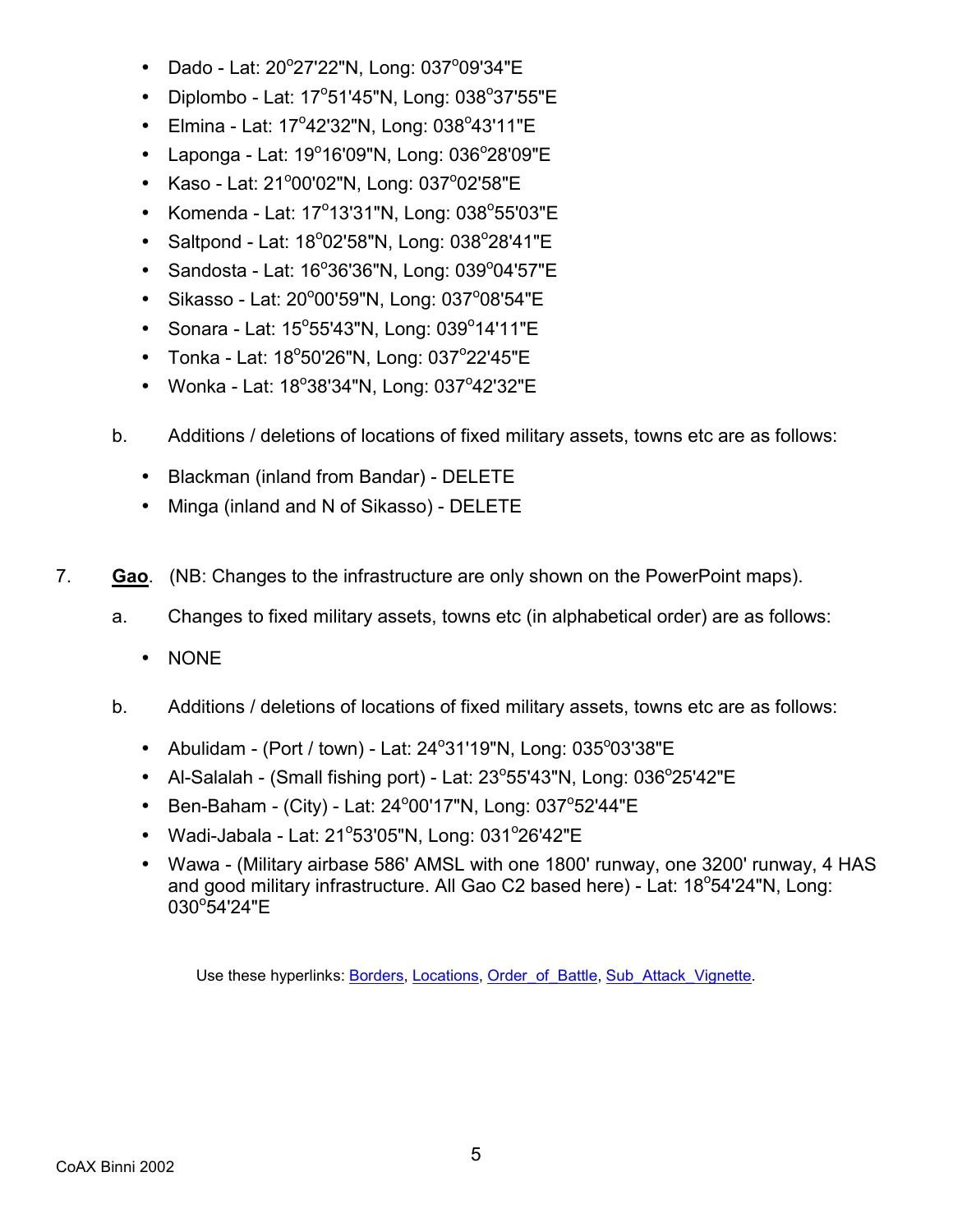#### **CHANGES TO ORBATS / UPDATED INTELLIGENCE AS AT 291400Z SEP12**

8. **Agadez**. Updated intelligence on Agadez is as follows:

 $(1)$  Army. Despite the Firestorm, Agadez ground units are assembling west of Salisbury and pushing west with further units driving north-west from St Andrews (16 $^{\circ}$ ) 40N  $34^{\circ}$  50E) towards Gao forces.

(2) Navy. Routine patrolling activity. **[NB: Naval Orbat to be further developed]**

(3) Airforce. A HVAA started at 1300Z (1600 Local) and was unsuccessful. When UNWAFB AD aircraft intercepted the Agadez fighters they retreated (though the JSTARS and AEW were forced to regress). Agadez SAM sites are also being withdraw back towards Agadez as follows:

- SA2-1 new location in Agadez Lat:  $15^{\circ}12'12''N$ , Long:  $038^{\circ}40'33''E$
- SA2-26 new location near Kingtown Lat:  $16^{\circ}15'03''N$ , Long:  $035^{\circ}31'06''E$
- SA3-7 new location near Wazilla Lat:  $15^{\circ}32'50''N$ , Long:  $036^{\circ}55'10''E$

#### 9. **Arabello**. Not yet part of the Coalition (this is a placeholder). **[Undersea sensor grid positions to be provided by BBN. Naval Orbat to be developed]**.

10. **Gao**. Updated intelligence on Gao is as follows:

(1) Army. Also, despite the Firestorm, Gao ground units are active in the area around Slafito (16 $\degree$  10N 33 $\degree$  35E) northwards with some units observed pushing towards Agadez forces north of St Andrews. The UNWAFB CFC has objected to this activity, but Gao is maintaining that the operation is unintentional and due to a communications failure with certain of their forces.

- (2) Other Forces. Routine activity.
- 11. **UNWAFB**. Updated assessment of own forces and operations is as follows:
	- a. **General Situation**. As follows:
		- The Firestorm mission has been launched and new and significant ground movements by both Gao and Agadez have been observed in the Safari Park area;
		- Agadez has launched an unsuccessful HVAA on our JSTARS and AEW. This is the first hostile act by Agadez and UNWAFB forces are now on alert for others - though lethal hostile intent by Agadez has not yet been demonstrated;
		- UNWAFB ground forces are operating in the mountains around the WMD site at Suthertown where bombing by UNWAFB aircraft has been going on (no SITREPs available yet);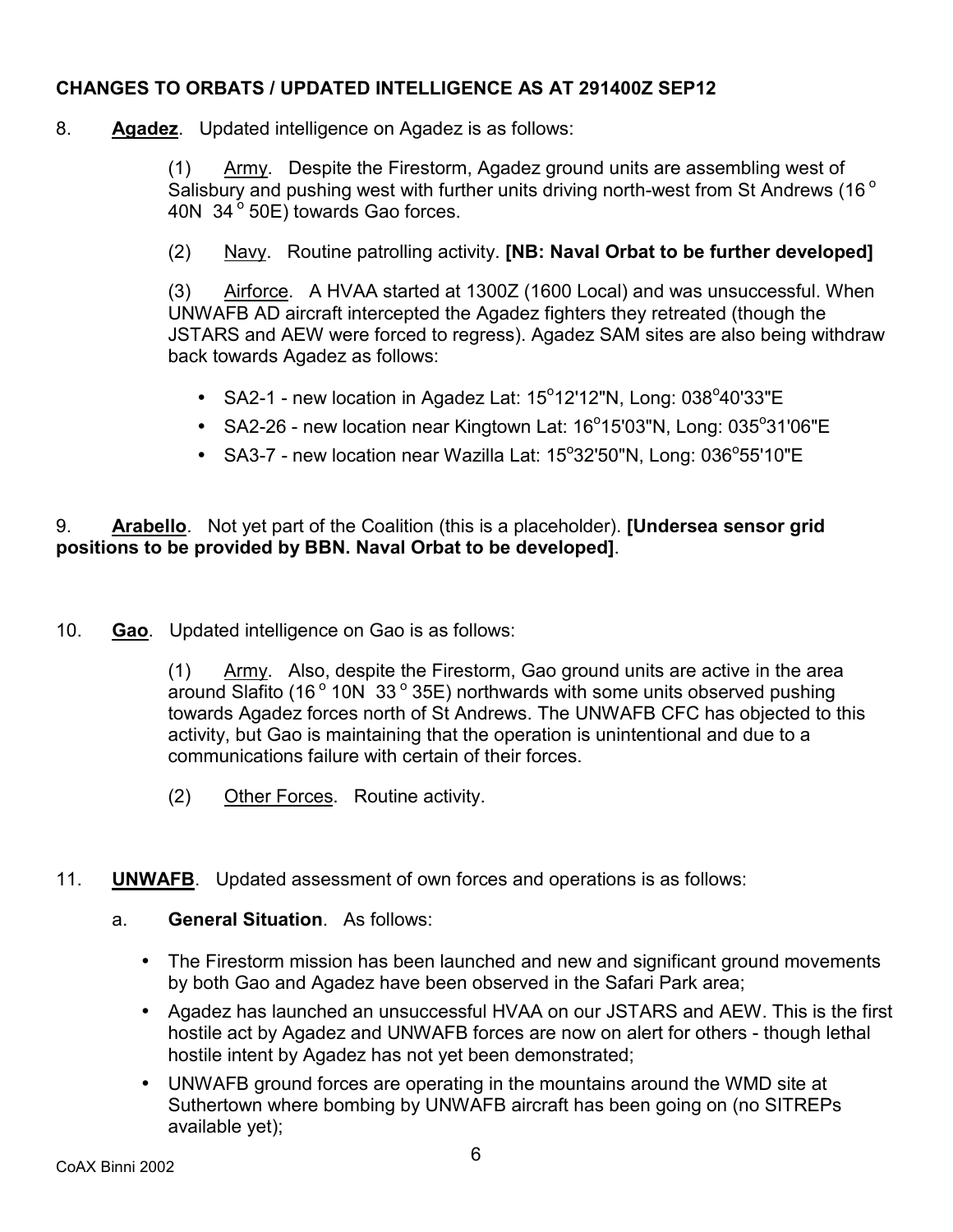- **CFC has indicated that the Campaign is to move into Phase III (See !CoAX-Binni-Document-Master dated 11 Jan, Annex B2, page 8-2, para 4) and options are to be considered at the CFC's brief at 1500Z (1800 Local)**.
- b. **Australia**. Updated ORBAT is as follows:
	- (1) Navy. **[NB: Naval Orbat to be further developed]**
		- HMAS Robertson DELETED
		- HMAS Success rename to HMAS Coonawarra. Move to new starting location at Lat: 16°57'02"N, Long: 041°08'54"E
- c. **UK**. Updated ORBAT is as follows:
	- (1) Army.
		- $\bullet$  UK\_16\_ASB HQ new location Lat: 17°17'51"N, Long: 038°29'20"E
	- (2) Royal Air Force.
		- Hawk\_F1 (SAM) new location Lat:  $18^{\circ}55'03''N$ , Long:  $035^{\circ}58'21''E$
	- (3) Navy. **[NB: Naval Orbat to be further developed]**
- d. **USA**. Updated ORBAT is as follows:
	- (1) Navy. **[NB: Naval Orbat to be further developed]**
		- $\bullet$  USS\_C\_Powell new location at Lat: 18 $^{\circ}$ 04'17"N, Long: 040 $^{\circ}$ 09'33"E
		- $\bullet$  USS\_Olympia new location at Lat: 18 $^{\circ}$ 20'46"N, Long: 040 $^{\circ}$ 40'33"E
		- USS\_Ford new location at Lat: 18°31'59"N, Long: 039°49'07"E
		- USS\_Port\_Royal new location at Lat:  $18^{\circ}52'25''N$ , Long:  $040^{\circ}20'46''E$
		- Add to ORBAT SH-60B Seahawk helos (for medevac to USS C Powell)
	- (2) Marines.
		- $\bullet$  US\_Marines HQ new location Lat: 17°27'22"N, Long: 038°51'06"E

Use these hyperlinks: Borders, Locations, Order\_of\_Battle, Sub\_Attack\_Vignette.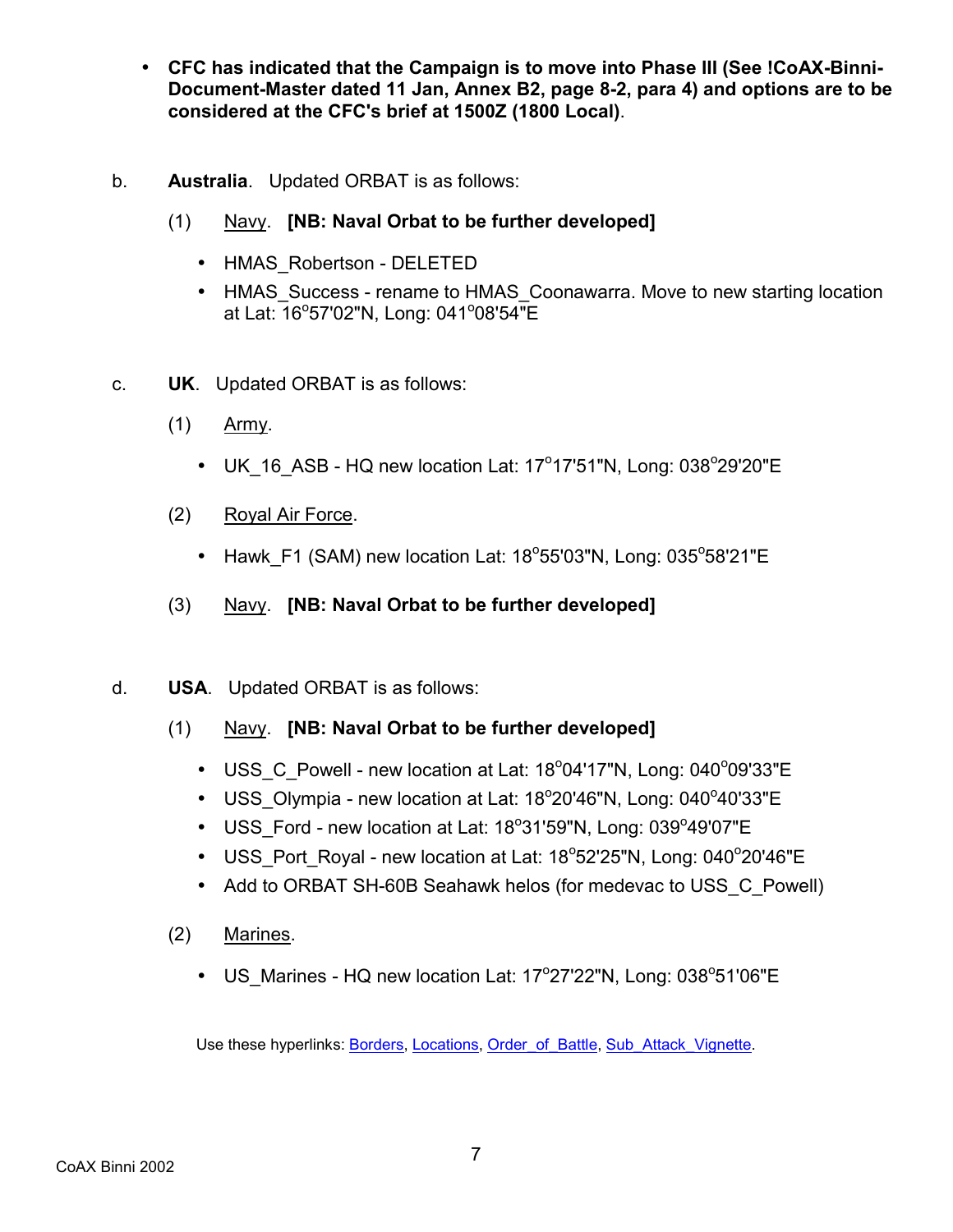#### **AUSTRALIAN SUB-ATTACK VIGNETTE**

12. Events. (see PPT slides 11-13 in the presentation at: CoAX Binni 2002 Presentation.ppt)

a. [1740] Agadez submarine (KILO 877 class) approaches HMAS Coonawarra (FFG) undetected due to unfavorable ducting conditions. Submarine launches 2 ET-80A torpedoes at the HMAS Coonawarra. One torpedo suffers fusing failure and predetonates - the explosion buckles the hull of the HMAS Coonawarra, causing flooding in the engine room and starting electrical fires. The other torpedo malfunctions in the launch tube, causing the submarine to suspend further hostilities against the HMAS Coonawarra.

b. [1742] HMAS Coonawarra reports explosion on board to AUS domain / Coalition. Flooding and electrical fire in engine room. Damage to helo deck. Incident reported via animated agent, and Coalition notified via Event Panels and more usual messages.

c. [1745] HMAS Coonawarra reports some casualties - serious but stable (total number as yet unknown). Requests medical monitoring agent (MMA) linked to offboard medical facility while damage control operations continue.

d. [1753] MMA operational and monitoring casualties in sick bay. Condition as per Steven's 14 Aug email.

e. [1755] Fire and flooding on HMAS Coonawarra under control. Helicopter operations suspended due to damage on helo deck and hanger. Mop-up operations still underway. Engines off-line while repairs untertaken.

f. [1811] MMA reports one of casualties in crisis. Medical staff stabilize patient but immediate medevac required. Logistics planning agent invoked.

g. [1855] Earliest arrival of helo at Coonawarra. This is based on the fact that it would take a Stallion 36 minutes and a Sea Hawk 49 minutes to get from Powell to Coonawarra. It would take a Stallion 51 minutes and a Sea Hawk 70 minutes to get from COSM to Coonawarra.

h. [1906] Crew of Coonawarra clear the helo deck. Now possible to land one helo. and pick up more injured at a time

13. So lets say that there are logs helo flights to and from Costa Del Maria (COSM, a commercial port with good facilities being used by the Coalition [the other port, Sikasso, further north, is run down]) to ferry supplies to Coalition forces. COSM has Level 4 medical Facilities too which could be used for your critical patient.

- a. Locations:
	- COSM is located at (1) Costa Del Maria (commercial port connected to the military air base) - Lat: 17o06'55"N, Long: 038o59'40"E
	- USS\_C\_Powell new location at Lat: 18o04'17"N, Long: 040o09'33"E
	- HMAS Coonawarra. Starting location at Lat: 16o57'02"N, Long: 041o08'54"E
	- USS\_Lake\_Champlain at Lat: 16o13'31"N. Long: 041o08'54"E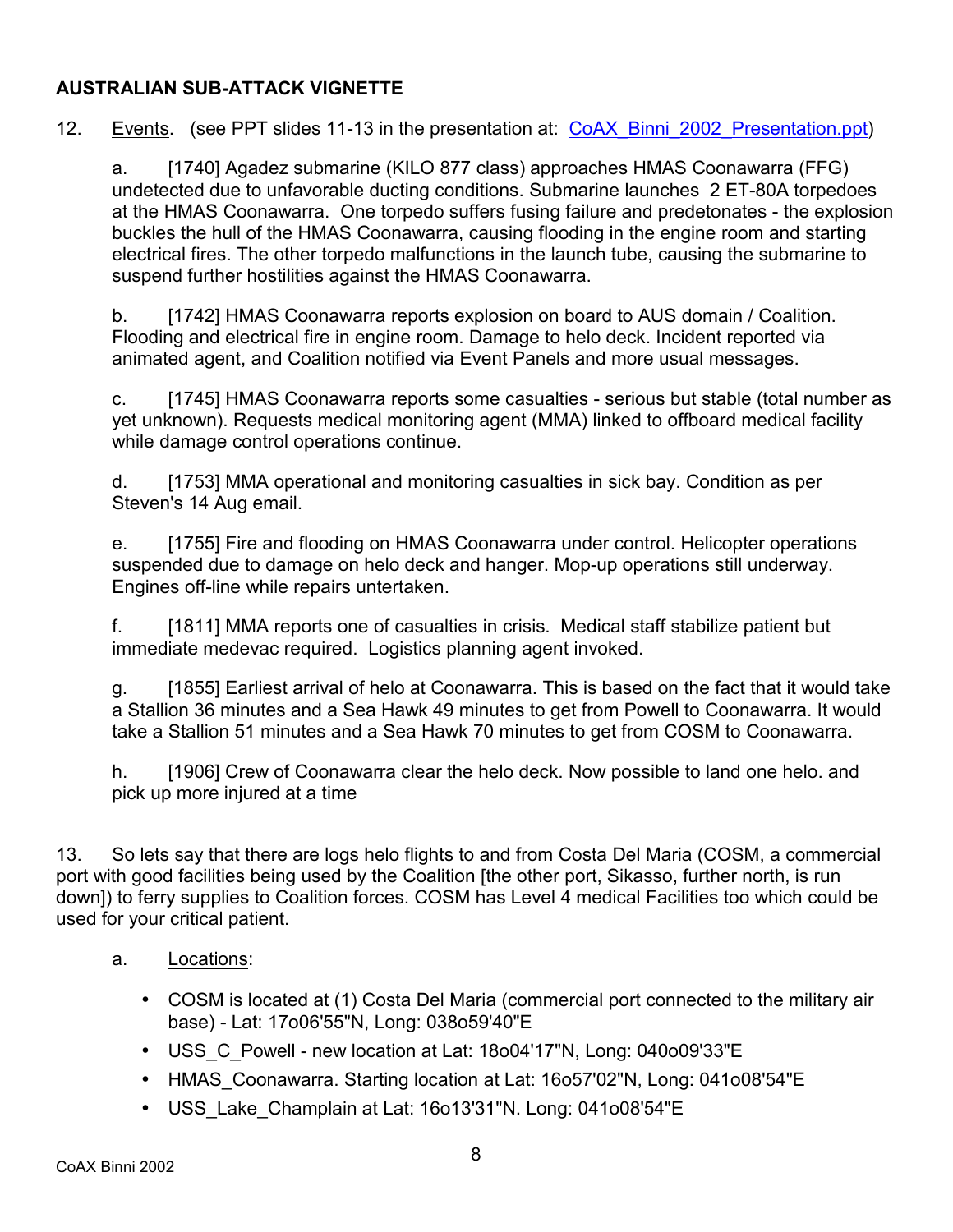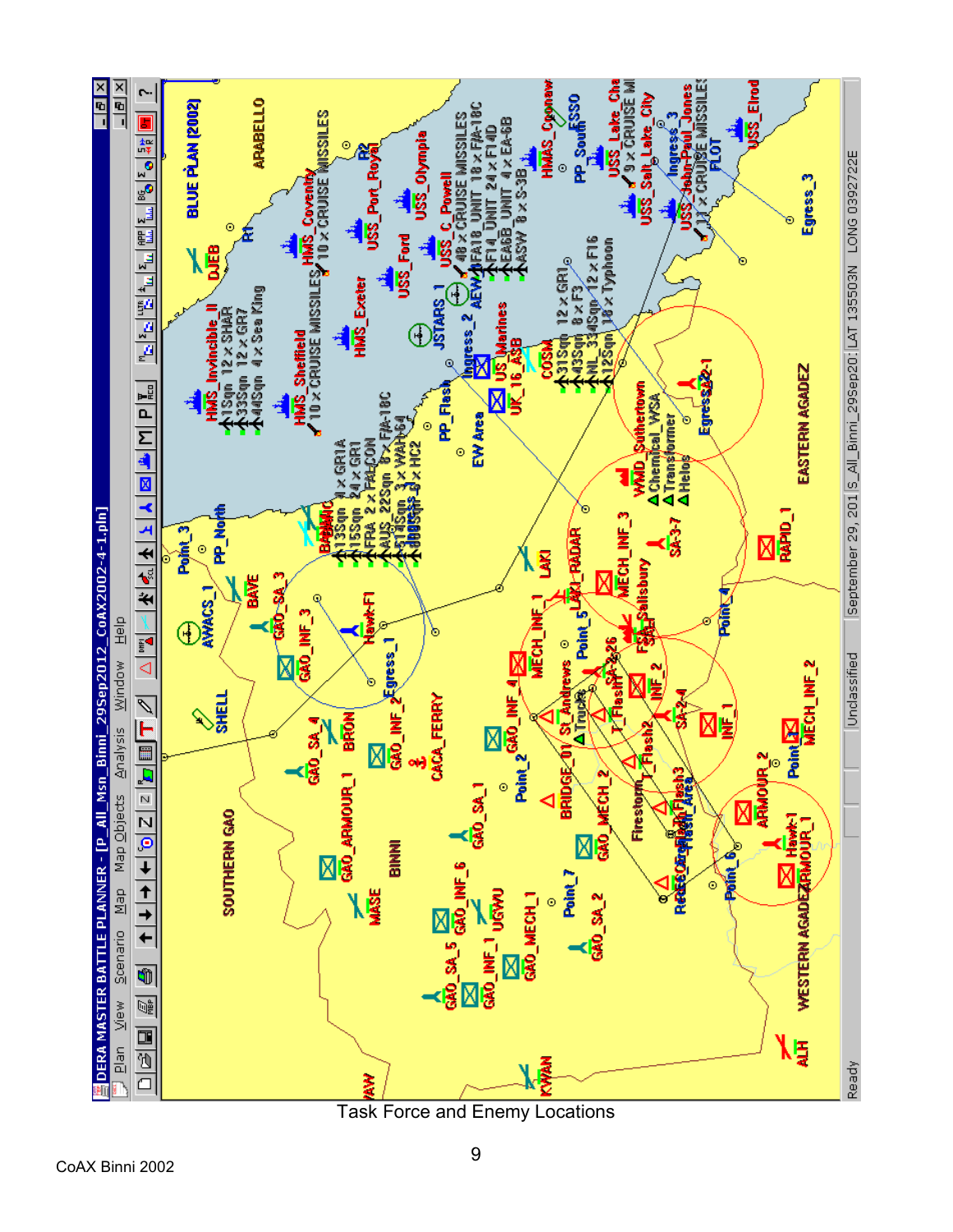#### b. Assumptions:

- Cost is given by duration/3 when heli empty, duration/2 when full.
- USS Powell is nearest Level 3 medical facility.
- USS Powell is ready to receive critical patients in 0.5 hrs.
- USS Powell has 2 helipads available that can be used for the medevac.
- HMAS Coonawarra can only offload 1 patient at a time (via winch).

#### c. Distances:

- USS Powell is 88 nm from HMAS Coonawarra
- COSM to Coonawarra 120nm
- COSM to Powell 100nm
- COSM to Champlain 140nm (USS ship near the Coonawarra, 45nm)
- d. Casualties: Number of injured on HMAS Coonawarra are:
	- 1 critical (T1) needs to be at a level 3 medical facility w/i 2 hrs (originally T2)
	- 3 serious (T2) needs to be at a level 3 medical facility w/i 6 hrs
	- 6 light (T3) needs to be at a level 3 medical facility w/i 24 hrs

e. Available Helicopters: Lets say that helos (a Sea Hawk SH60 [range 300nm, cruise speed 110 knots, max 125knots] say or a Stallion CH53 [range 500nm, cruise speed 150 knots, max 170knots] - which both have the range ) are already en-route to the Champlain and that they could divert to the Coonawarra to pick up their 1 critical (T1) - needs to be at a level 3 medical facility w/i 2 hrs - patient. Plus:

- squirrel-1, with ETA at HMAS Coonawarra of 0.5 hrs, can carry 2 casualties, speed 140 knots. [PB] 0.5 hrs is a bit optimistic
- squirrel-2, with ETA at HMAS Coonawarra of 1.5 hrs, can carry 2 casualties, speed 140 knots.
- sea-hawk-1, with ETA at HMAS Coonawarra of 1.0 hrs, can carry 5 casualties, speed 130 knots.
- [PB] See my notes above about cruise speeds etc and add Stallions (2off) as available at COSM, 1off available on the Powell.

14. Then you can arrange the helo flights (to pick up the other injured) as you like to show off the deconfliction / re-use opportunities as you like. Assume that the Powell has 'unlimited' deck space, as does the medical facility as COSM.

15. I have the Coonawarra clear their helo deck at a suitable time after the critical patient is removed so that there are suddenly more efficient options (ie show your planning is agile enough to adapt to near-real-time changing circumstances).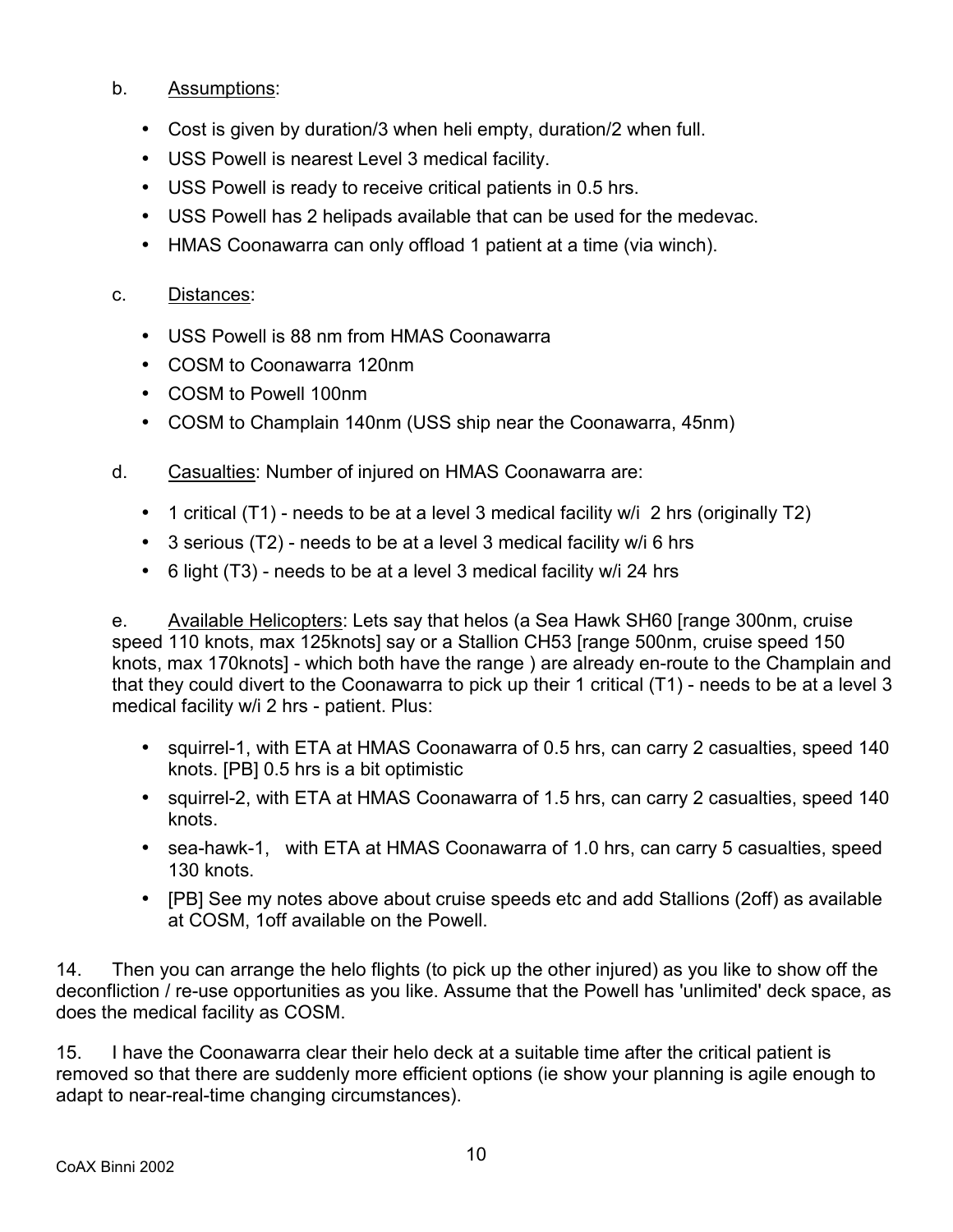16. Timings (all Binni Local, 7 hours ahead of USA, 2 ahead of UK and 8 behind Sydney) should fit in with the above.

## **MEDICAL TERMINOLOGY**

17. Casualties are classified by Triage level (T1/T2/T3) and evacuation priority: [Thanks to Steven Wark of DSTO, Australia for this].

- a. Triage level:
	- T1 (immediate/red): immediate intervention is required in order to save and stabilize an individual with life-threatening injuries, but the casualty has an expected high chance of survival.
	- T2 (delayed/yellow): the general condition of the patient permits a delay in active intervention or surgery without endangering life. The casualty will survive several hours with supportive measures until surgical intervention is provided.
	- T3 (minimal/green ): the casualty has minor non-capacitating problems needing minimal treatment with no urgency. Treatment can often be provided by first aid trained personnel.

#### b. Evacuation priority:

- Priority 1 (urgent): life is immediately threatened. Rapid evacuation, urgent resuscitation and/or surgery is required to save life.
- Priority 2 (priority): life or limb is in serious jeopardy. Evacuation should be effected as soon as practical.
- Priority 3 (routine): life or limb is not in serious jeopardy. Evacuation should be effected when possible.

#### 18. Medical support is classed in five levels:

a. Level 1: includes the location and removal from danger of casualties and provision of immediate first aid. It may include treatment in the field or at an aid post or similar facility with trained medical personnel where treatment could include restoration of airway, use of intravenous fluids, antibiotics and application of splints and bandages.

b. Level 2: the collection, sorting, treatment and evacuation of casualties and provision of resuscitative procedures where appropriate. It is provided at a minimal care facility which can include basic laboratory, pharmacy and temporary holding facilities. Surgical support is not normally provided. The focus is on sustaining care and evacuation, resuscitation and stabilization. Level 2 support is provided in all major fleet units.

c. Level 3: formal surgery, including wound surgery, is performed and hospitalization is provided for medium and high intensity nursing of the wounded, sick, and injured. Facilities are staffed and equipped to provide resuscitation, initial surgery, and post-operative treatment.

d. Level 4: Specialized surgery, rehabilitation and hospitalization are provided at this level within limits of the holding policy. It is normally the highest level of care provided in an AO.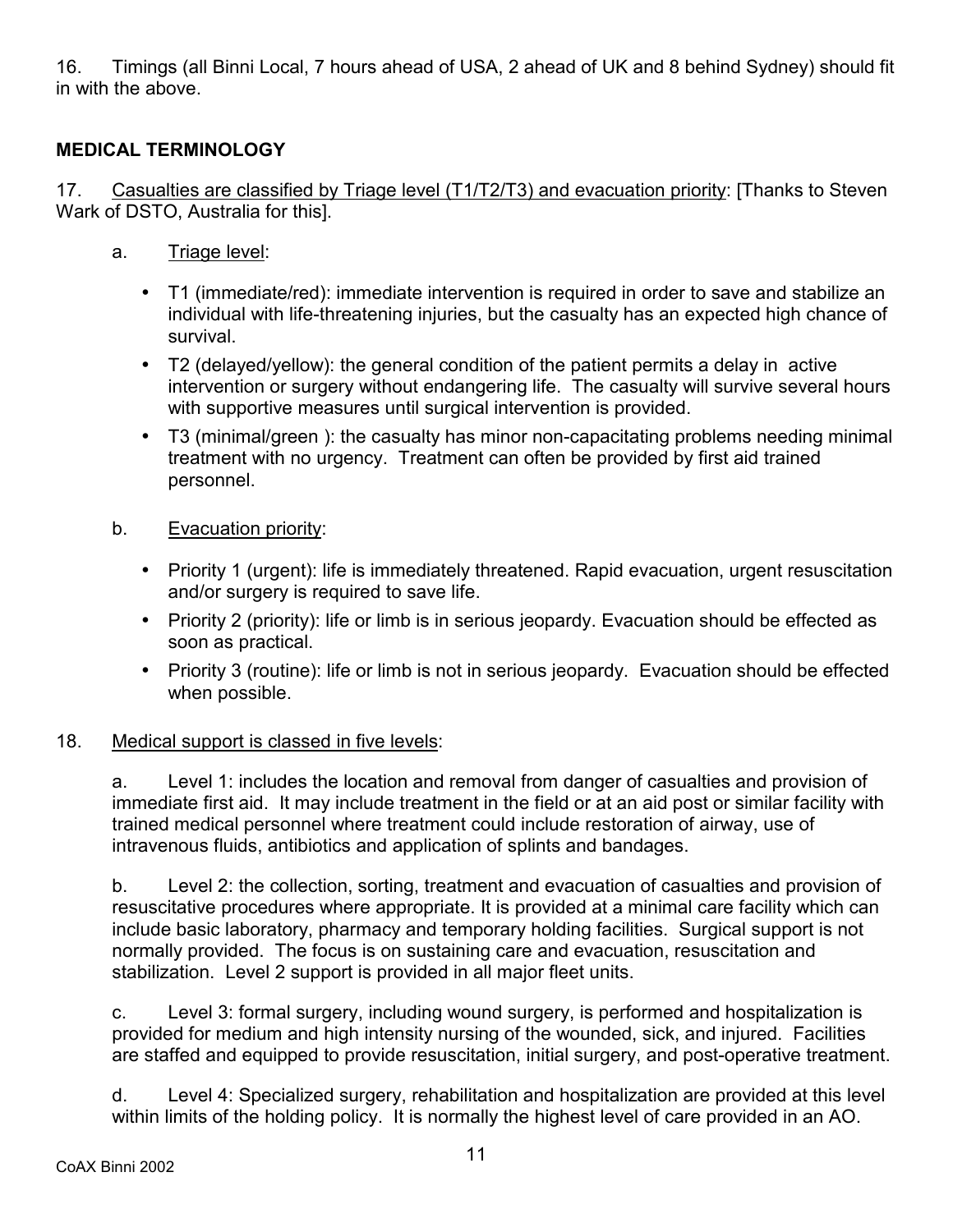e. Level 5: includes specialized and sophisticated management and care associated with the most advanced range of medical capabilities. Research facilities are also provided.

#### **ASW SNAPSHOT**

19. [Thanks to Jens A Jensen of PACOM for this insight]. ASW is a very challenging activity. Many times, in the real-world, it is the process of correlating a variety of sources and information which results, ultimately generating a real contact. Therefore, for CoAX 2002, set in 2012, you may suppose that there are some new and exotic sensors that may be applied.

20. The physics of acoustic sensors is challenging, even more so with the numbers of ships operating in the region. Consider the following:

a. We know the type of submarine, its capabilities, endurance on diesel and battery. We should get hits when the submarines charge their batteries.

b. We should also have some intelligence on what their normal patrol duration. The submarines got underway on X. We know this because our spies have told us or we have satellite observations that show them in port on the next path, it is gone. Data / Information for your grid and at various degrees of releasability.

c. We can now have a variety of sensors that can provide input. These would include: humint, elint, passive lines of bearing from sonobuoys, perhaps the occasional MAD hit, photographs from satellites, non-acoustic sensors of some sort.

d. The trick here is to build the information pool to a crescendo where you have enough locating data to locate the submarine and put active sensors on target or to block their approach to "high value area or target".

21. The scenario requires that there be a sensor on the Australian ship that ends up feeding information (in a restricted way) to the Coalition (and especially Arabello) ASW capabilities. Is the following a reasonable story?

a. I would think that some non-acoustic system exists and the Australian ship is the only one in the Coalition Task Force that can receive the data and retransmit it to the Task Force (as well as Arabello when authorized). This could be some kind of an experimental sensor onboard the Australian ship.

(1) Maybe this is superior submarine tracking capabilities. Maybe it is even an experimental US-Australian sensor. Non-acoustic, off-ship. Could be radar measurements, magnetic anomaly (not sonar or acoustic). This non-acoustic sensor could be space or air borne.

b. How would the information be limited? In the case of a visual sensor, we can think of a resolution change, a frame-rate change, or a time lag. In the case of a sonar, it could be the accuracy of the coordinates (i.e., you drop precision).

(1) Yes, I would limit it to a lat and long with some sort of error. So you get a latitude and longitude of the sensor data with an error of some sigma. Then you can correlate with visual sightings, sonar, undersea instrumentation.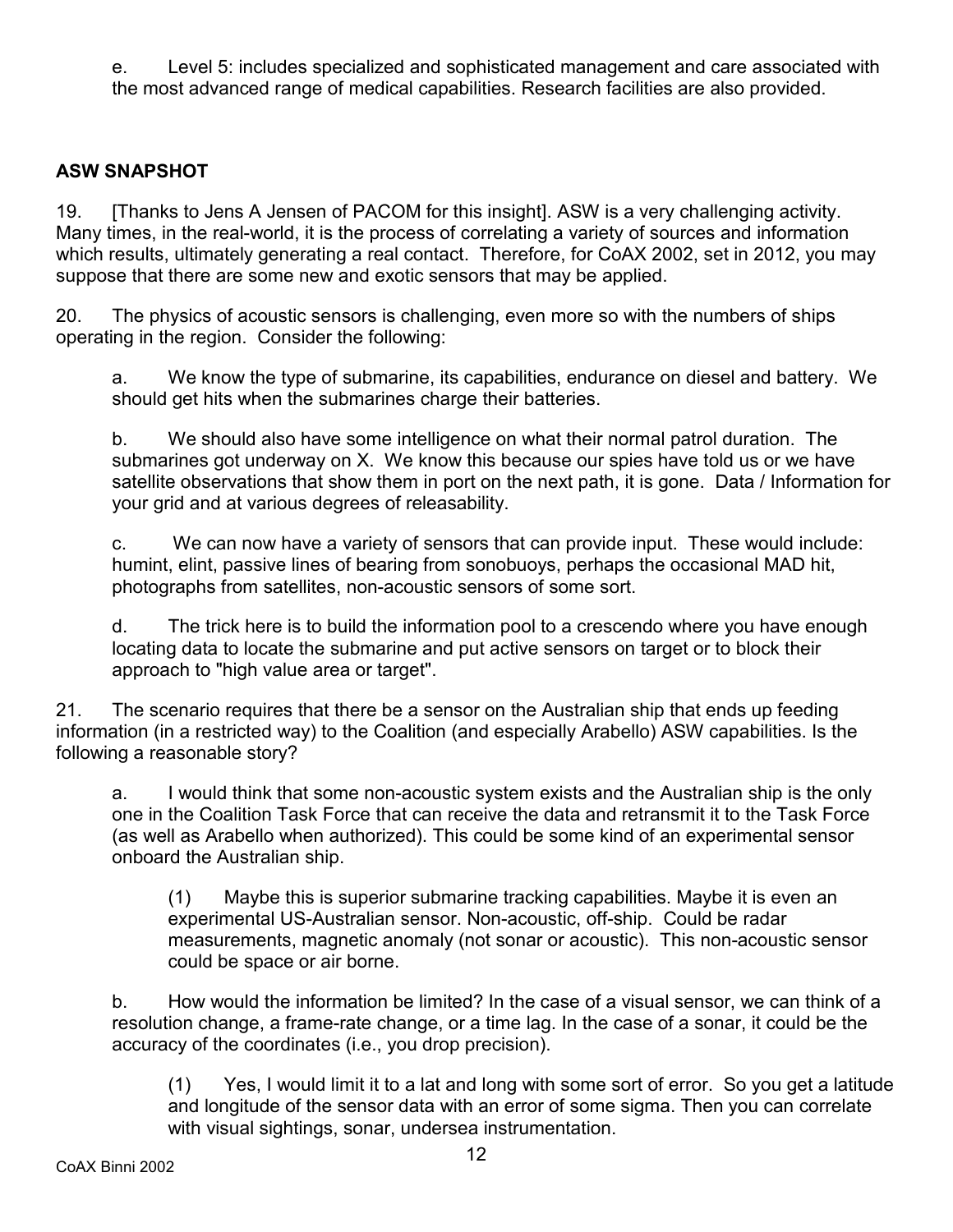c. Stating that there is a sensor on the Australian ship that has certain advanced capabilities that can help Arabello would also solve the problem of how Arabello might find the submarine after a few hours after they are brought into the Coalition.

(1) This added sensor data could help to resolve the location of the submarine. Arabello's linear array will give you a hyperbolic line of bearing. It has a mirror image. The added information from the Australian ship could resolve the ambiguity. Arabello and the Coalition could then fly ASW aircraft and deploy ships to further resolve and refine the targeting information.

## **DECONFLICTION OBJECTIVES WRT TECHNOLOGY DEMONSTRATION**

22. Michigan wants to demonstrate its advanced plan coordination capabilities. Basically, they have developed a capability that can accept (in suitable format) the plans that were independently formed by different units, and discover both unintended conflicts between the plans (e.g., possibilities of friendly fire or, less drastic, contention over a helipad), as well as unexploited synergies between plans (where, with reasonable change, one plan can be modified to accomplish (part of) the objectives of some other plan, leading to more efficient use of assets). To show this off in a way that can be demonstrated very quickly (given how much will be packed into CoAX 2002), what they propose to do is to have, predefined, some plans for moving medical supplies and personnel between ships and ground-based facilities. Then, when the new medevac plan is thrown in the mix, they want that to open up coordination opportunities. Best case: The new plan is found to overlap with one of the existing plans, so that one can actually be removed with proper modification to the other, and the modification in turn introduces a new contention with the third that needs to be deconflicted.

23. Dartmouth (to the best of my understanding) and UWF want to show two things. First, that a mobile agent can move between two infrastructures (Dartmouth's D'Agents and UFW's Nomads). Second, that moving an agent closer to what it is monitoring (sending a medical monitoring agent to the ship rather than remotely monitoring patient status) has wins in terms of reducing bandwidth needs and possibly along other measures. To show these off, my presumption is that what they need is first of all for the event of the attack on the Australian ship to trigger the decision to deploy the medical monitoring agent, second for the agent to actually move and do the monitoring, and third for the agent to (sometime in the future) detect something worth reporting (such as a patient going from a "stable" status to a more "critical" status).

24. DSTO (Australia) have a logistics planning capability; their objective in the context of CoAX is to demonstrate interoperability with the Grid, including the ability to access information resources about assets and the like.

25. Within this context, it is expected that at times the I-X technology of Austin (AIAI) will come into play. It doesn't appear that AIAI has something that they want to particularly show during this part of the scenario.

26. In terms of technical details, here are some possible implications in terms of interfacing among different components:

a. Australian ship agent notifies the coalition that it is stricken: I don't know what process will be representing the Australian ship, but it will need to do messaging with the Coalition HQ I-X panel.